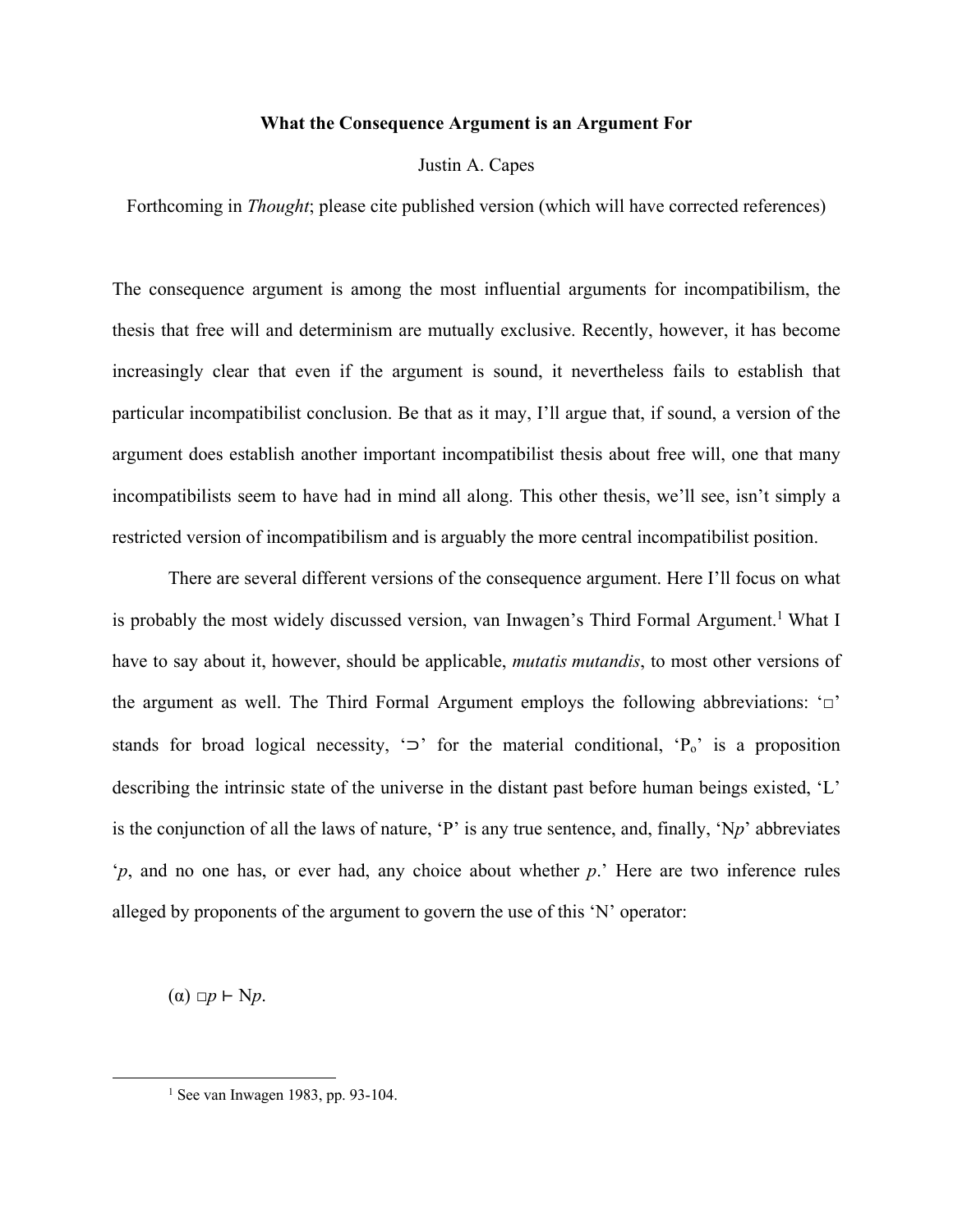$$
(β) N (p \supset q), Np \vdash Nq2
$$

And here now is the Third Formal Argument:

| $(1) \square ((P_0 & L) \supset P)$       | formal consequence of determinism |
|-------------------------------------------|-----------------------------------|
| $(2) \square (P_0 \supset (L \supset P))$ | from 1 by exportation             |
| (3) N $(P_0 \supset (L \supset P))$       | from 2 by rule $\alpha$           |
| $(4)$ N $P_0$                             | premise                           |
| $(5)$ N $(L \supset P)$                   | from 3 and 4 by rule $\alpha$     |
| $(6)$ NL                                  | premise                           |
| (7) NP                                    | from 5 and 6 by rule $\beta$      |

Does this argument, which seems to show that we can derive the conclusion that no one has a choice about anything from the assumption that determinism is true, support incompatibilism about free will and determinism? Arguably, it doesn't, and here's why.

Incompatibilism, understood as the thesis that free will and determinism are mutually exclusive, is a necessary truth, if true at all. It's the thesis that, necessarily, no one has free will if determinism is true, that no deterministic worlds contain even a single agent who is possessed of free will. The Third Formal Argument, like every other consequence-style argument of which I'm aware, attempts to establish that thesis by assuming determinism is true and deriving from that assumption the conclusion that no one has free will. But as Warfield (2000, p. 169) points

<sup>&</sup>lt;sup>2</sup> It's widely recognized that rule β is invalid as it stands. There are, however, ways of modifying the principle so that it may well turn out to be valid. Fortunately, these niceties needn't concern us here. See Huemer 2000, McKay and Johnson 1996, and Widerker 1987 for discussion of the issue.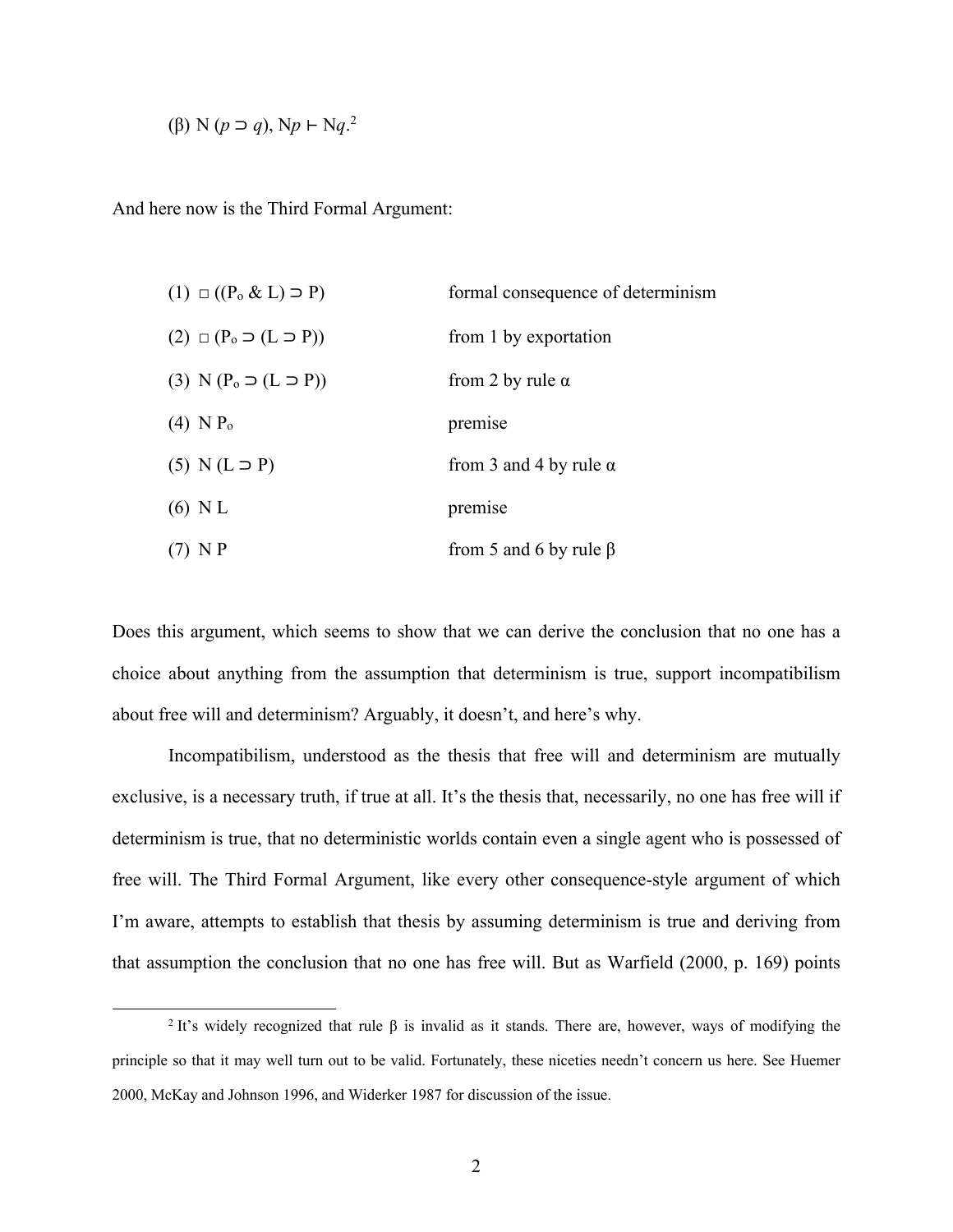out, to show that determinism strictly implies the non-existence of free will using this conditional proof strategy, "one is restricted, on pain of modal fallacy, from appealing to merely contingent truths in between" the assumption of determinism and the conclusion that no one has free will. The Third Formal Argument violates this formal restriction, as two of its steps (4 and 6) are contingent truths, if true at all. The argument therefore doesn't establish incompatibilism. At best, it supports the weaker claim that if determinism is true, then no one has free will.<sup>3</sup>

We can elaborate on the general problem just adumbrated by considering step 4 of the Third Formal Argument. It says, "P<sub>o</sub>, and no one has, or ever had, a choice about whether P<sub>o</sub>." A truth, to be sure, but not a necessary one, since  $P_0$  is only contingently true. Nor is this difficulty easily circumvented by augmenting the argument with a premise to the effect that "necessarily, if determinism is true, there is a true description of the remote past  $P_r$  such that  $NP_r$ ," for this auxiliary premise is controversial, at best. It's debatable whether having a remote past (i.e., a past prior to the existence of human agents) is an essential feature of deterministic worlds.<sup>4</sup>

Similar remarks apply to step 6 of the Third Formal Argument, which says, "L, and no one has, or ever had, a choice about whether L." Another truth, perhaps, but arguably not a necessary one, since the laws of nature are widely thought to be contingent truths. And here too the worry can't be easily sidestepped by supplementing the argument with a premise to the effect that, "necessarily, no one has a choice about laws of nature, whatever they may be," for this auxiliary premise is likely false. To see this, consider what Cutter (2017) refers to as coy miracle workers, agents who have "the ability to act in such a way that the laws of nature are violated,"

 <sup>3</sup> Bailey 2012, Campbell 2007, Cutter 2017, and Warfield 2000 advance versions of this general objection.

<sup>4</sup> See Campbell 2007 and Sartorio 2015 for objections to this auxiliary premise. See also Bailey 2012, who points out that Campbell's "no past" objection applies to most arguments for incompatibilism, including most other versions of the consequence argument, since these other arguments, no less than the Third Formal Argument, rely in one way or another on the assumption that there is a remote past over which we have no control.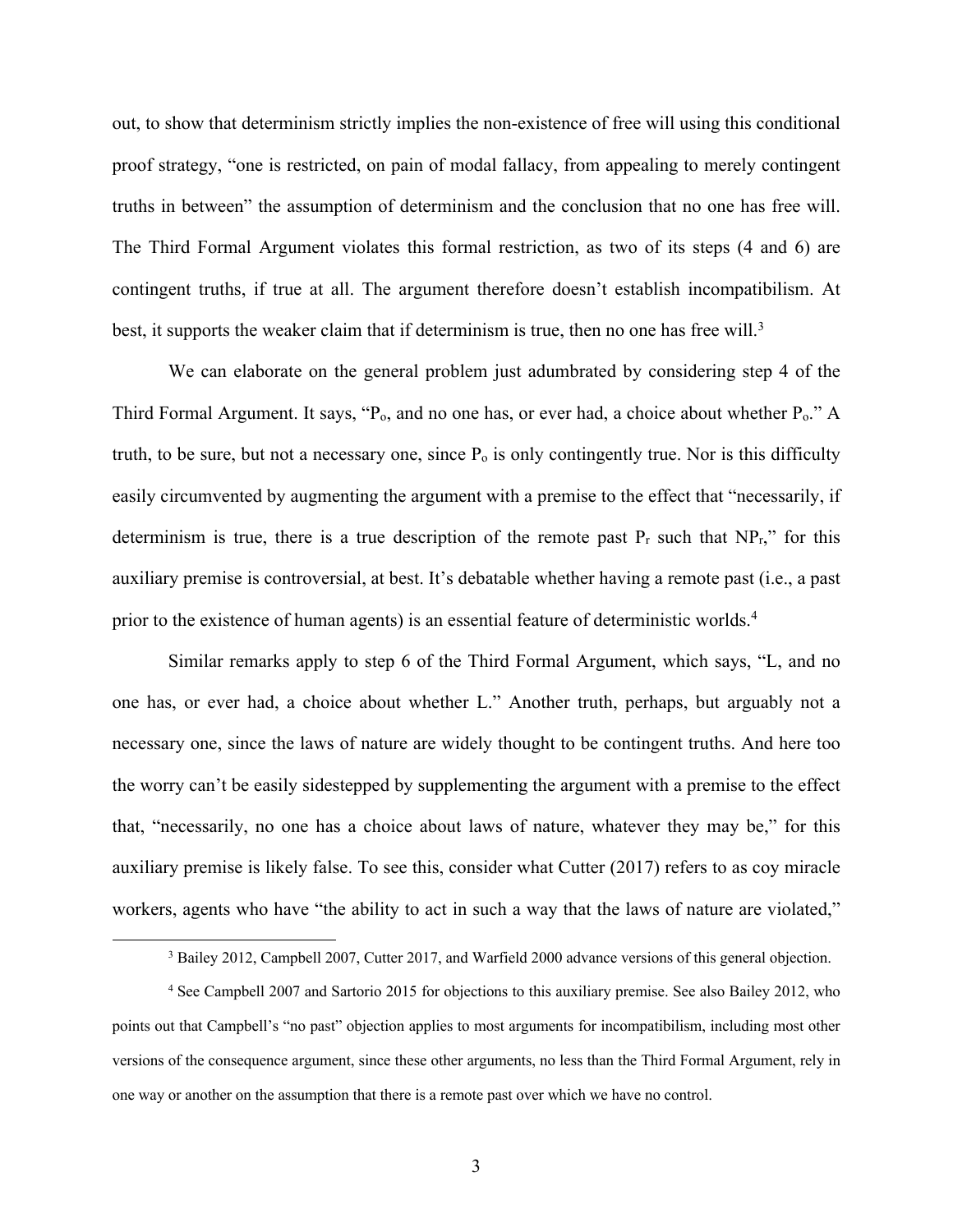but who never exercise that ability. Coy miracle workers seem possible. "After all," Cutter says, "there are all sorts of bizarre things out in the far reaches of modal space" (2017, p. 8).<sup>5</sup> But if they are possible, it isn't a necessary truth that no one has a choice about laws of nature.<sup>6</sup>

What are we to make of these criticisms of the consequence argument. One of the most common responses is to argue that even if the argument fails to establish incompatibilism, it can still be used to support restricted versions of that thesis according to which determinism is incompatible with free will in agents relevantly like us—agents for whom there is a distant past and who aren't coy miracle workers, for example. There is, however, a potential difficulty with this response. According to Cutter (2017, p. 279), the conclusion of the consequence argument merits the name 'incompatibilism' only if it "would not be endorsed by paradigmatic compatibilists." As I understand him, Cutter isn't just wrangling about words here. His point, I take it, is that the consequence argument will help advance the debate between compatibilists and incompatibilists only if it can be used to establish a thesis with which paradigmatic compatibilists (qua compatibilists) would disagree. But, as Cutter goes on to argue, it's unclear whether the restricted theses the consequence argument is said to support satisfy this constraint. Consider, for example, the restricted incompatibilist thesis that, necessarily, if determinism is true, then no one who isn't a coy miracle worker has free will. As Cutter (2017, p. 285) points out, local miracle compatibilists like David Lewis "could happily accept" this thesis, since, according to their brand of compatibilism, we might be free to do otherwise even if determinism

 <sup>5</sup> Depending on how we should view laws of nature, we may not need to travel to "the far reaches of modal space" to find coy miracle workers. These beings might be sitting in our chairs and thinking our thoughts. That is, *we* might be coy miracle workers! This might be true, for example, on a Humean view of the laws. For a discussion of this point in relation to the consequence argument, see Beebee and Mele 2008. For a discussion of the point in relation to incompatibilist views more generally, see Rosen 2002, pp. 705-706.

<sup>6</sup> See Stone 1998 for a related objection to step 6.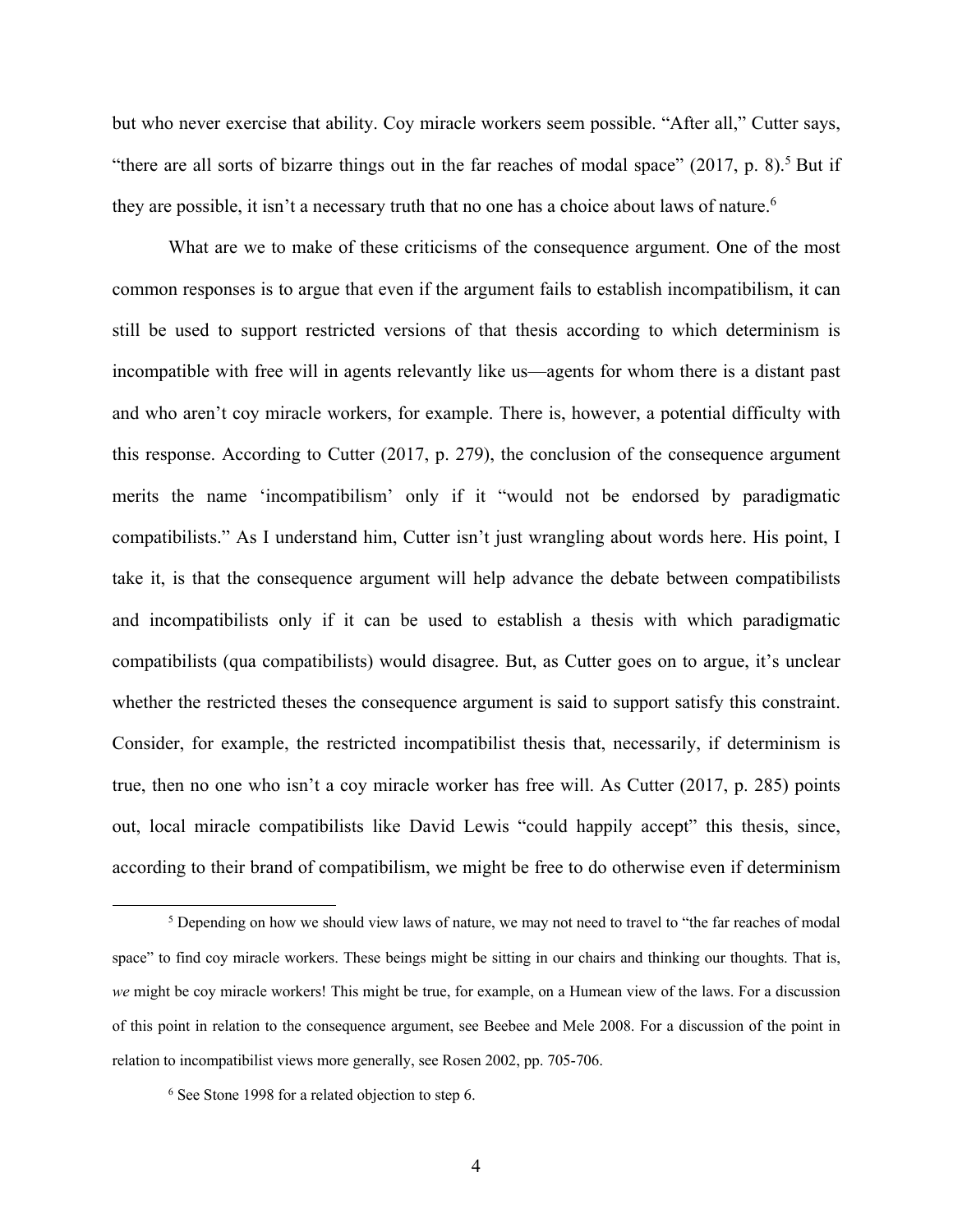is true, though, if we had done otherwise, an actual law of nature would have been violated.<sup>7</sup> That the consequence argument can be used to establish this thesis therefore doesn't help advance the debate between incompatibilists and at least one prominent group of compatibilists, and Cutter is skeptical that the consequence argument supports *any* restricted version of traditional incompatibilism that would not be accepted by paradigmatic compatibilists (p. 286).

Suppose Cutter is right about that. Suppose, more generally, that the aforementioned criticisms of the consequence argument are correct. What lessons should we draw from this? Should we conclude that the argument is irrelevant to the issue of free will? Should we conclude, as Cutter does, that the argument "does not support any thesis that could reasonably be called 'incompatibilism'" (2017, p. 278)? We should not, as I'll now argue. A bit more precisely, I'll argue that a version of the consequence argument supports a philosophically interesting conclusion about free will, one that could reasonably be called incompatibilism. This conclusion, which I'll call incompatibilism<sup>\*</sup>, says that, necessarily, if all of an agent's behavior is necessitated by circumstances over which the agent has no control, then the agent lacks free will.

Incompatibilism\* isn't an insignificant thesis. It entails, for example, that if, as many believe, the past and the laws of nature are indeed beyond our control (even if the laws aren't *necessarily* beyond our control), and if, as some believe, our actions are all necessitated by events in the distant past in conjunction with the laws of nature, then none of us has free will. It also entails that if, as some theologians believe, our actions are the inevitable upshot of God's will (something over which we presumably have no control), then none of us has free will.

Notice also that incompatibilism\* isn't simply a restricted version of the traditional incompatibilist position. If it were, it would be entailed by that position, which it isn't (though

 <sup>7</sup> See Lewis 1981.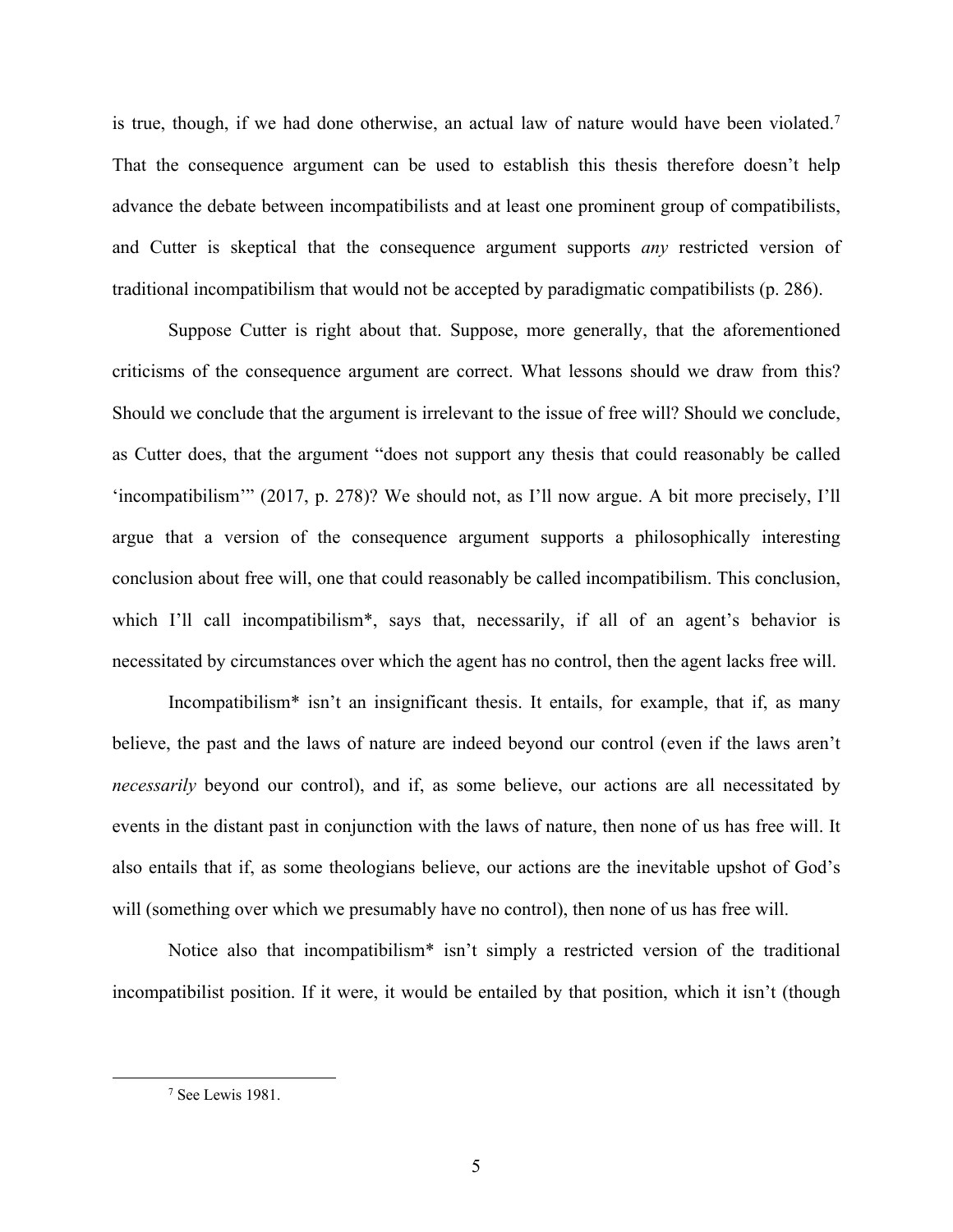it's difficult to see why someone would accept incompatibilism but not incompatibilism\*).<sup>8</sup> Nor does incompatibilism\* entail the incompatibility of free will and determinism (at least not in the absence of controversial auxiliary premises). The two theses are thus logically independent.

There are, moreover, important differences between incompatibilism\* and the restricted versions of incompatibilism that the consequence argument is sometimes said to support. For one thing, those restricted versions of incompatibilism concern the relationship between determinism and various claims about free will. Incompatibilism\*, by contrast, concerns the relationship between free will and necessitation by factors beyond the agent's control. The relata with which the theses are concerned are therefore different.9 Note also that incompatibilism\* isn't restricted to agents for whom there is a distant past or to those that aren't coy miracle workers. It applies to all agents, regardless of whether they have a past or can work miracles. In this respect, incompatibilism\* is broader in scope than the various restricted versions of incompatibilism.

Incompatibilism\* also suggests a reason for thinking that those restricted incompatibilist theses are true. Necessarily, for any possible world *w* containing agents relevantly like us (i.e., agents with a distant past and that aren't coy miracle workers), if determinism is true at *w*, then the behavior of the agents in question is necessitated by factors beyond their control, namely, events in the distant past together with the laws of nature. But, necessarily, if everything those agents do is necessitated by factors beyond their control, then they don't have free will (this

<sup>&</sup>lt;sup>8</sup> The same can't be said about the restricted versions of incompatibilism mentioned earlier, both of which are entailed by (though they don't entail) incompatibilism. Necessarily, if determinism is incompatible with free will, then it's incompatible with free will in agents who are like us in relevant respects.

<sup>&</sup>lt;sup>9</sup> This is clear from the fact that our behavior might be necessitated by circumstances beyond our control even if determinism is false. And determinism arguably doesn't entail that everything people do is necessitated by circumstances beyond their control. The thesis of determinism and the hypothesis that people's behavior is necessitated by circumstances beyond their control therefore don't come to the same thing.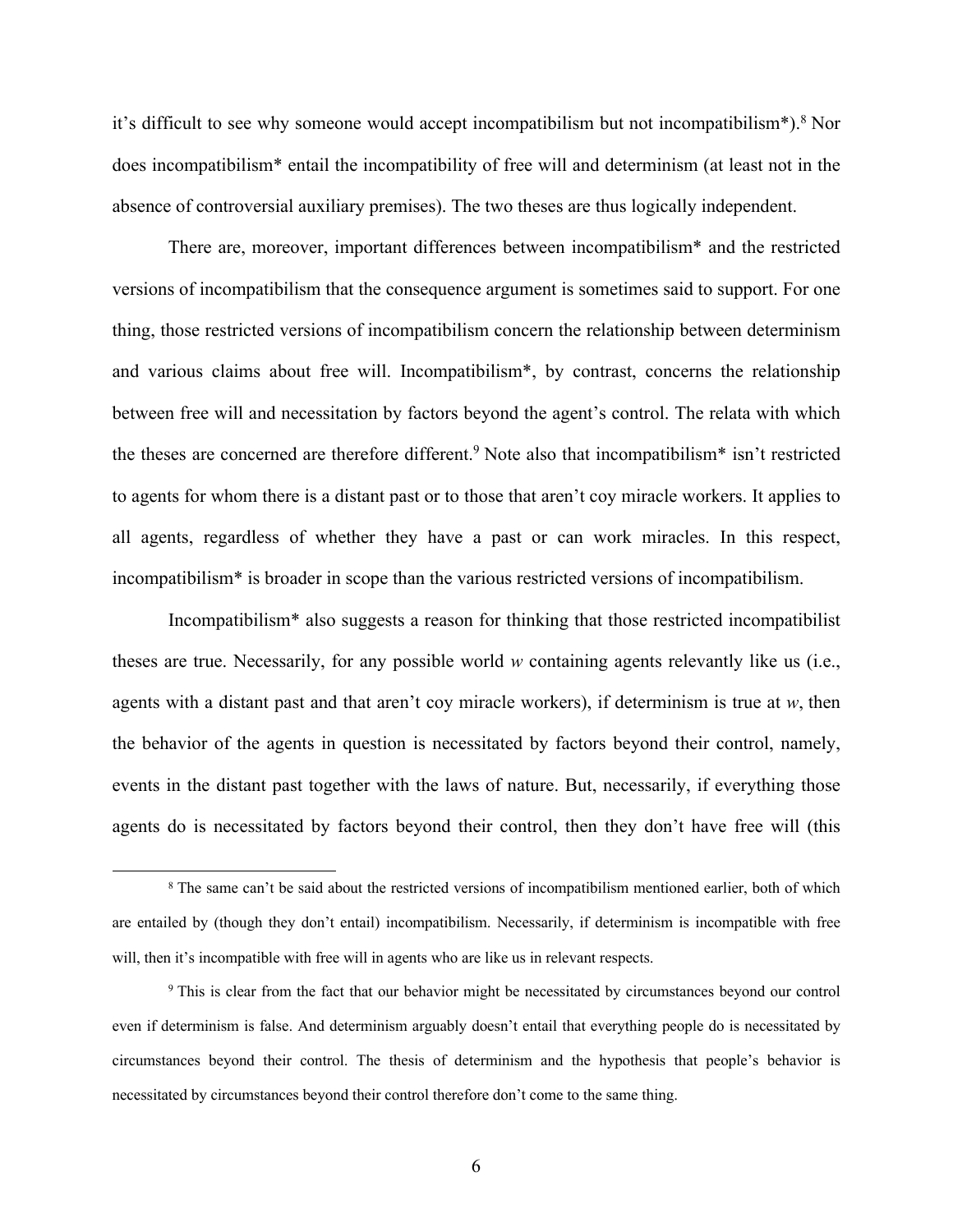follows from incompatibilism\*). So, necessarily, for any possible world *w* containing agents relevantly like us, if determinism is true at *w*, then those agents lack free will.

Finally, recall Cutter's (2017, p. 279) suggestion that the conclusion of the consequence argument merits the name 'incompatibilism' only if it "would not be endorsed by paradigmatic compatibilists." Incompatibilism\* satisfies this constraint, even if, as Cutter contends, the restricted versions of traditional incompatibilism don't. Most compatibilist would insist, contrary to incompatibilism\*, that it is possible for agents to have free will even if everything those agents do is necessitated by factors beyond their control. A compelling argument for incompatibilism\* would thus advance the debate between incompatibilists and (many of) their opponents.

Indeed, incompatibilism<sup>\*</sup> is a thesis that many philosophers working on the topic of free will have had in mind all along.<sup>10</sup> There is, moreover, reason to think that it's actually the more central incompatibilist position. Consider, for instance, the fact that libertarians and other incompatibilists will often claim that it's possible for an agent to do something of his own free will even if what he did was determined, provided it was determined in an appropriate way by a prior exercise of free will on the part of that agent. This would be an exceedingly awkward claim if these philosophers really thought that an action's being determined *tout court* is incompatible with its being an exercise of free will on the part of its agent. The claim makes perfect sense, however, if what they really think is that an action's being determined entirely by factors beyond the agent's control is incompatible with its being an exercise of free will on the part of its agent.

Consider too the fact that no one, not even the staunchest incompatibilist, seems at all worried about future-to-past determinism. Standard definitions of determinism imply that our

<sup>&</sup>lt;sup>10</sup> It's how Pereboom 2014 characterizes his own incompatibilist view, for example. It's also how Sartorio (2015, 2016) suggests that the incompatibilist position should be understood, and she contrasts her own compatibilist view of free will with something along the lines of incompatibilism\*.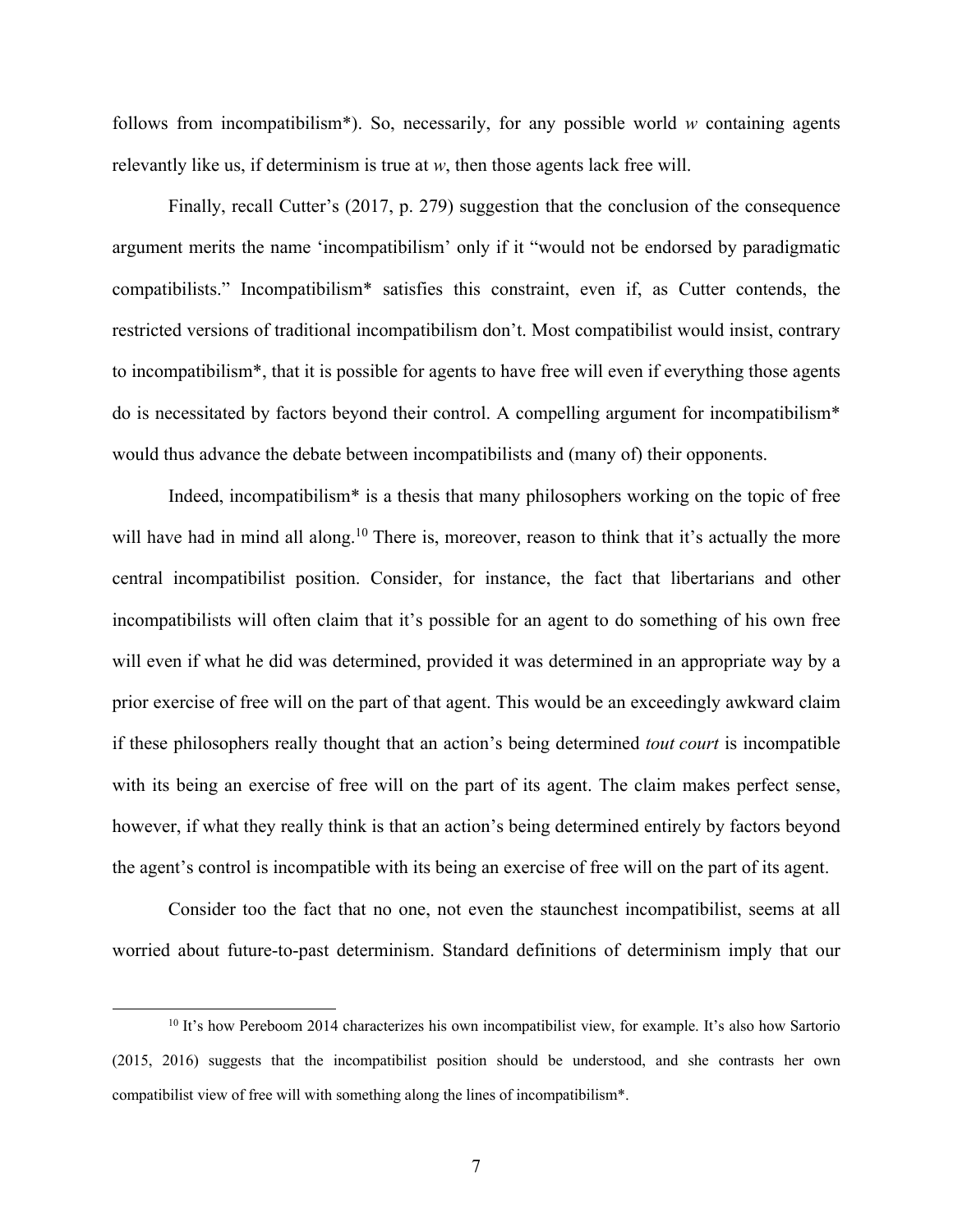behavior is determined not only by facts about the past and the laws but by facts about the future and the laws as well. No one, however, is tempted to regard *this* aspect of determinism as problematic vis-à-vis free will. But why not? Why might it be tempting to think that past-tofuture determinism is a threat to free will but not future-to-past determinism? As Sartorio (2016, p. 2) points out, the obvious answer is that the future seems to be within our causal reach, and thus within our control, in a way the past isn't. This suggests, in turn, that the reason why it can be tempting to see (past-to-future) determinism as a threat to free will is because it appears to entail the further deterministic hypothesis that our behavior is settled in advance by circumstances beyond our control, such as events in the distant past and the laws of nature. Now, whether determinism actually entails this hypothesis is debatable, for, as we've seen, it's controversial whether determinism entails that there is a remote past, and controversial as well whether laws of nature are necessarily beyond our control. The point, though, is that it's determinism's apparent connection to the further deterministic hypothesis just mentioned that can make it tempting to suppose that determinism is inimical to free will. But if that's right, the deeper question we should be asking is whether that further deterministic hypothesis really is inconsistent with free will. The real question, in other words, is whether incompatibilism\* is true.

There is, then, good reason to think that incompatibilism\* captures an important thesis about free will that has been lurking in the background all along and which is, in certain respects, a more fundamental incompatibilist position than the traditional incompatibilist thesis that free will and determinism are mutually exclusive. And while that traditional incompatibilist thesis may or may not find support from consequence-style arguments, incompatibilism\* most certainly does. To see this, let *A* be any action of any agent *S*, suppose that *A* is necessitated by some set of circumstances, *X*, over which *S* has no control (call this the action-deterministic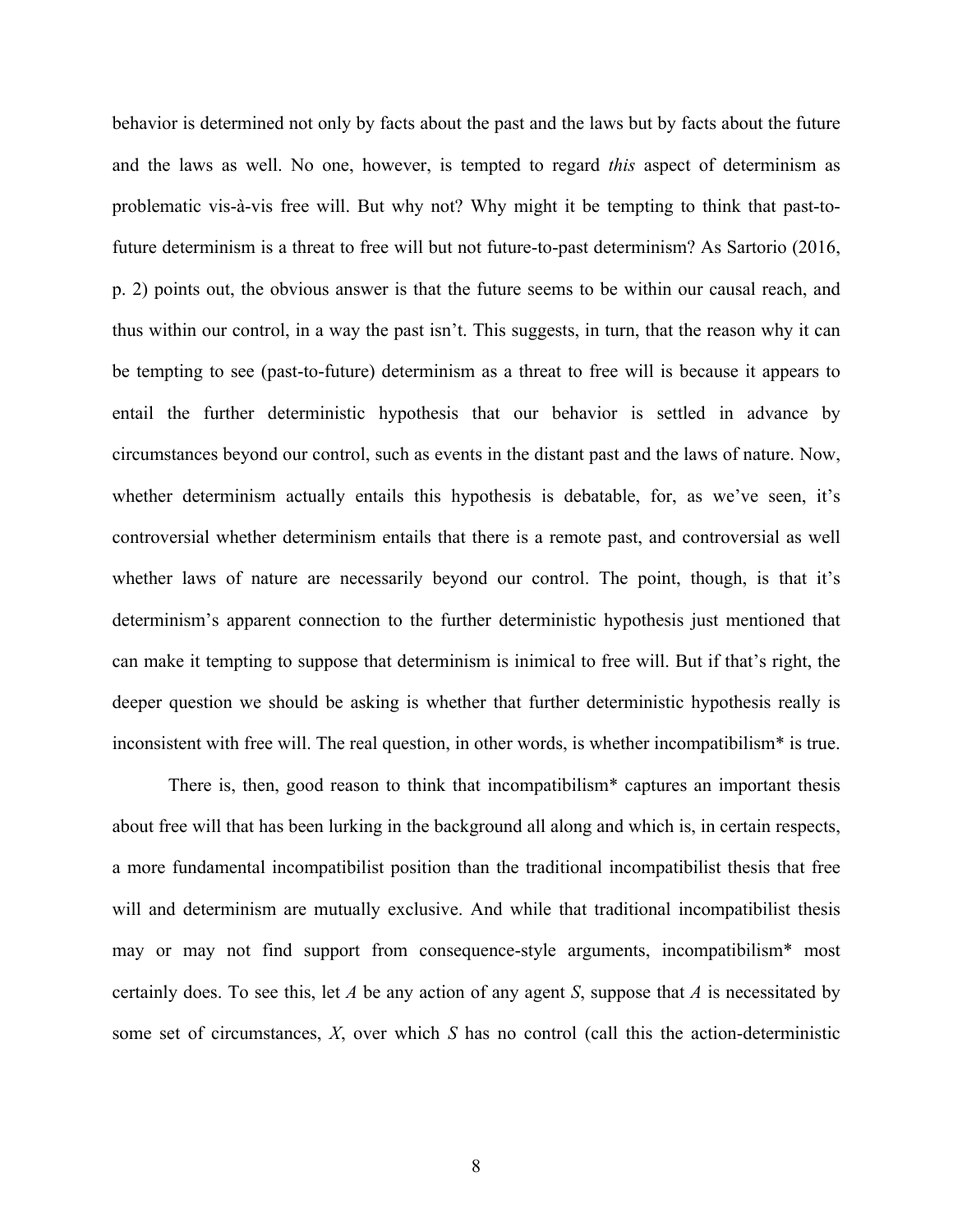hypothesis), and let "N<sub>S</sub>p" abbreviate "p, and S has no choice, and never has had a choice, about whether *p*." Here are agent-relative versions of rules  $\alpha$  and  $\beta$ :

- $(\alpha^*)$   $\Box p \vdash \text{Nsp}.$
- $(\beta^*)$  Ns  $(p \supset q)$ , Nsp ⊢ Nsq.

I now offer the following consequence-style argument for incompatibilism\*:

| $(1) \square (X \supseteq A)$        | from the action-deterministic hypothesis |
|--------------------------------------|------------------------------------------|
| $(2)$ Ns X                           | from the action-deterministic hypothesis |
| (3) N <sub>S</sub> $(X \supseteq A)$ | from 1 and rule $\alpha^*$               |
| $(4)$ N <sub>s</sub> $A$             | from 2, 3, and rule $\beta^*$            |

The conclusion of this argument is that *S* has no choice, and never has had a choice, about whether he does *A*, and since *S* can be any agent in any possible world and *A* any action of that agent such that *A* is necessitated by factors beyond *S*'s control, the conclusion generalizes: necessarily, no agent has, or ever had, a choice about what he does or doesn't do if his behavior is the inexorable consequence of circumstances beyond the agent's control.<sup>11</sup>

Notice that, unlike the Third Formal Argument, this argument doesn't make the mistake of appealing to contingently true premises in the course of trying to establish a strict conditional by means of conditional proof. This argument therefore doesn't face the sorts of difficulties described above that seem to afflict other consequence-style arguments. I won't say more beyond

<sup>&</sup>lt;sup>11</sup> An even simpler version of the argument can be obtained by replacing rules  $\alpha^*$  and  $\beta^*$  with the following rule: N<sub>S</sub> $p$ ,  $\Box$  ( $p \Box q$ ) ⊢ N<sub>S</sub> $q$ . This rule, in conjunction with (1) and (2), entails (4).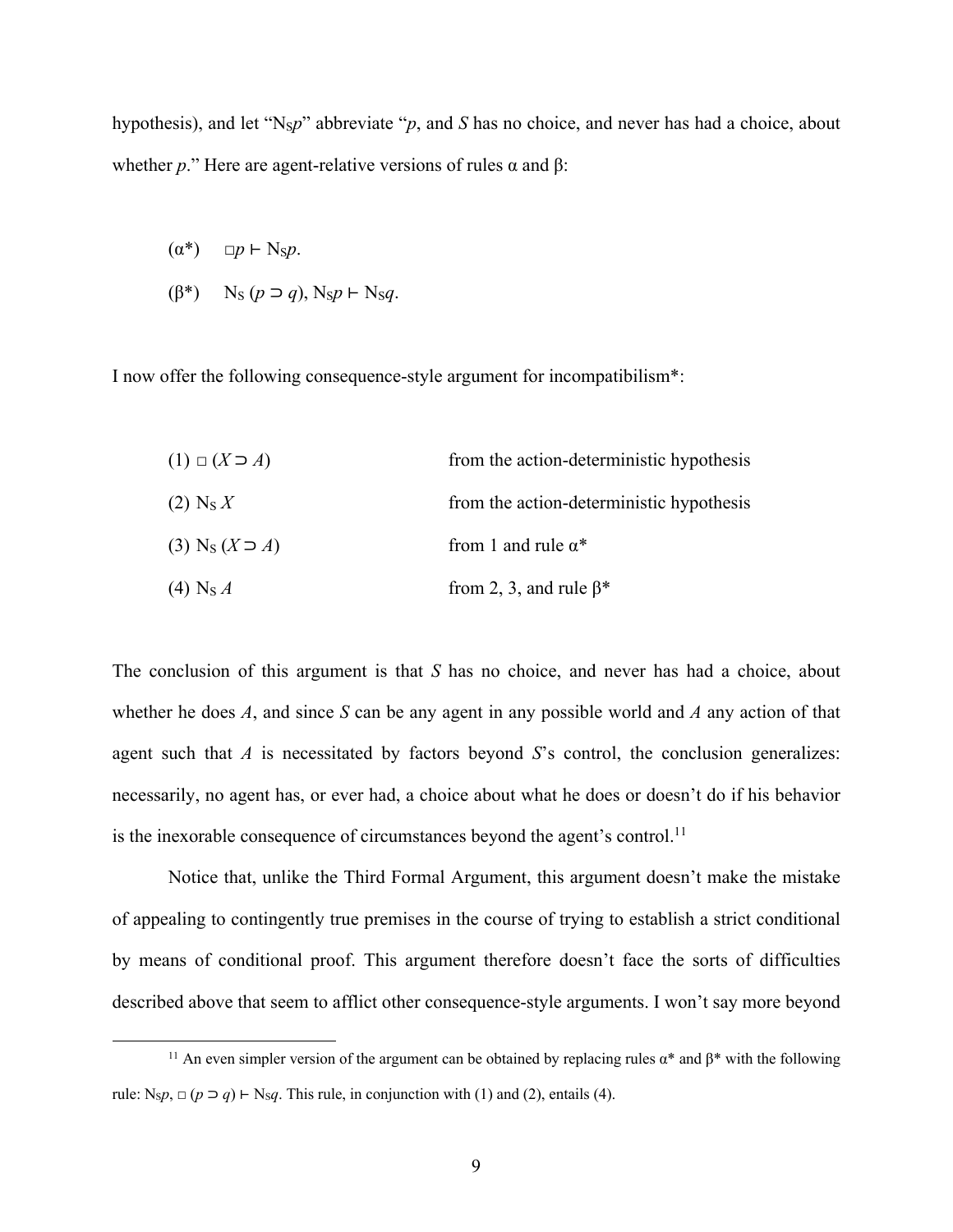that about whether the argument is sound. (It depends entirely on whether rules  $\alpha^*$  and  $\beta^*$  are valid.) The important point for present purposes is that, if sound, it establishes incompatibilism\*, which, as I've argued, is a philosophically interesting thesis and is arguably a more central incompatibilist position than the one the consequence argument was initially designed to support.

**Acknowledgements:** Thanks to Andrew Bailey, Joe Campbell, Brian Cutter, Philip Swenson, and two anonymous referees for this journal for their helpful feedback on earlier drafts of this paper.

## **References**

- Bailey, A. 2012. Incompatibilism and the past. *Philosophy and Phenomenological Research* 85: 351-376.
- Beebee, H. & A.R. Mele. 2002. Humean compatibilism. *Mind* 111: 201-223.
- Brueckner, A. 2008. Retooling the consequence argument. *Analysis* 68: 10-13.
- Campbell, J. 2007. Free will and the necessity of the past. *Analysis* 67: 105-111.
- Campbell, J. 2008. Reply to Brueckner. *Analysis* 68: 264-269.
- Campbell, J. 2010. Incompatibilism and fatalism: reply to Loss. *Analysis* 70: 71-76.
- Cutter, B. 2017. What is the consequence argument an argument for? *Analysis* 77: 278-287.
- Finch, A. 2013. On behalf of the consequence argument: time, modality, and the nature of free action. *Philosophical Studies* 163: 151-170.

Huemer, M. 2000. Van Inwagen's consequence argument. *Philosophical Review* 109: 525-544.

- Lewis, D. 1981. Are we free to break the laws? *Theoria* 47: 113-121.
- Loss, R. 2009. Free will and the necessity of the present. *Analysis* 69: 63-69.
- Loss, R. 2010. Fatalism and the necessity of the present: reply to Campbell. *Analysis* 70: 76-78.